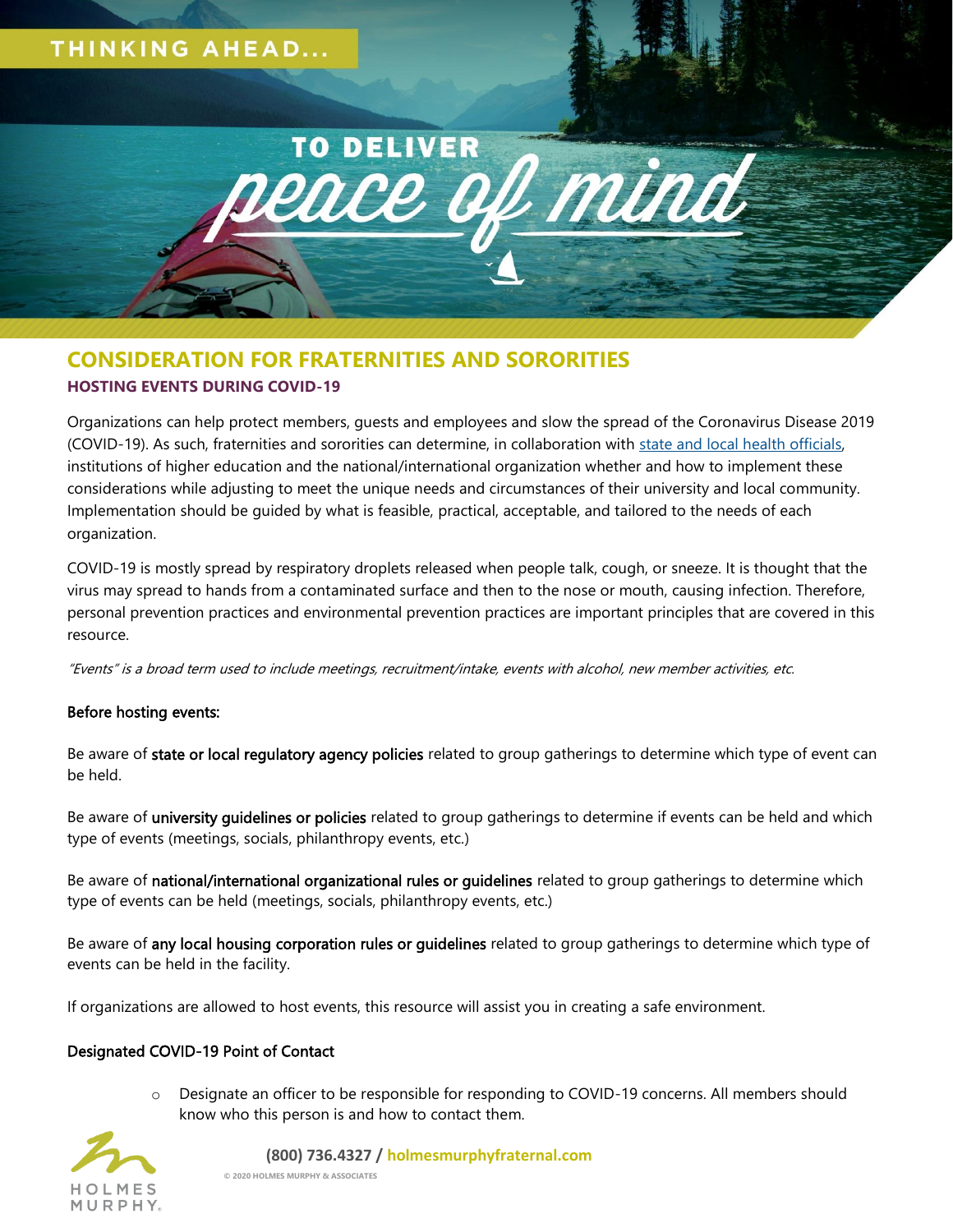

HOLMES MURPHY

### Events and Gatherings

- o Pursue virtual group events, gatherings, or meetings, if possible, and promote social distancing of at least 6 feet between people if events are held.
- o Limit group size to the extent possible.
- o Consider hosting the event outside.
- o Complete any paperwork (event registration/notification) required by the university or organization.
- $\circ$  Implement the event following the risk management policy of the institution, department, or international/national organization.
- o Maintain a tracking system for any events when outside guests attend.
- o Encourage or require attendees to wear masks.
- o Consider providing masks for attendees.
- o Ensure soap and hand sanitizer are readily available.
- o Consider taking the temperature of attendees before they enter.

#### Promoting Behaviors that Reduce Spread

o Actively encourage members, members, employees, etc. who have been sick with COVID-19 [symptoms,](https://www.cdc.gov/coronavirus/2019-ncov/symptoms-testing/symptoms.html) tested positive for COVID-19, or have been potentially [exposed](https://www.cdc.gov/coronavirus/2019-ncov/php/public-health-recommendations.html) to someone with COVID-19 (either through [community-related exposure](https://www.cdc.gov/coronavirus/2019-ncov/php/public-health-recommendations.html) or [international travel\)](https://www.cdc.gov/coronavirus/2019-ncov/php/risk-assessment.html) to follow CDC guidance to [self-isolate or stay home.](https://www.cdc.gov/coronavirus/2019-ncov/if-you-are-sick/quarantine-isolation.html)

#### Hand Hygiene and Respiratory Etiquette

- o Recommend and reinforce [handwashing](https://www.cdc.gov/handwashing/when-how-handwashing.html) with soap and water for at least 20 seconds.
	- **.** If soap and water are not readily available, hand sanitizer that contains at least 60% alcohol can be used.
- o Encourage students, faculty, and staff to cover coughs and sneezes with a tissue or use the inside of your elbow. Used tissues should be thrown in the trash and hands washed immediately with soap and water for at least 20 seconds.
	- **.** If soap and water are not readily available, hand sanitizer that contains at least 60% alcohol can be used.

### Cloth Face Coverings

- o Recommend and reinforce use of [cloth face coverings](https://www.cdc.gov/coronavirus/2019-ncov/prevent-getting-sick/diy-cloth-face-coverings.html) among members, guests and employees. Face coverings should be worn as feasible and are **most** essential in times when physical distancing is difficult. Individuals should be frequently reminded not to touch the face covering and to wash their [hands](https://www.cdc.gov/handwashing/when-how-handwashing.html) frequently. Information should be provided on the proper use, removal, and washing of cloth [face coverings.](https://www.cdc.gov/coronavirus/2019-ncov/prevent-getting-sick/diy-cloth-face-coverings.html)
	- Note: [Cloth face coverings](https://www.cdc.gov/coronavirus/2019-ncov/prevent-getting-sick/diy-cloth-face-coverings.html) should not be placed on:
		- Anyone who has trouble breathing or is unconscious
		- **EXECT** Anyone who is incapacitated or otherwise unable to remove the cover without assistance

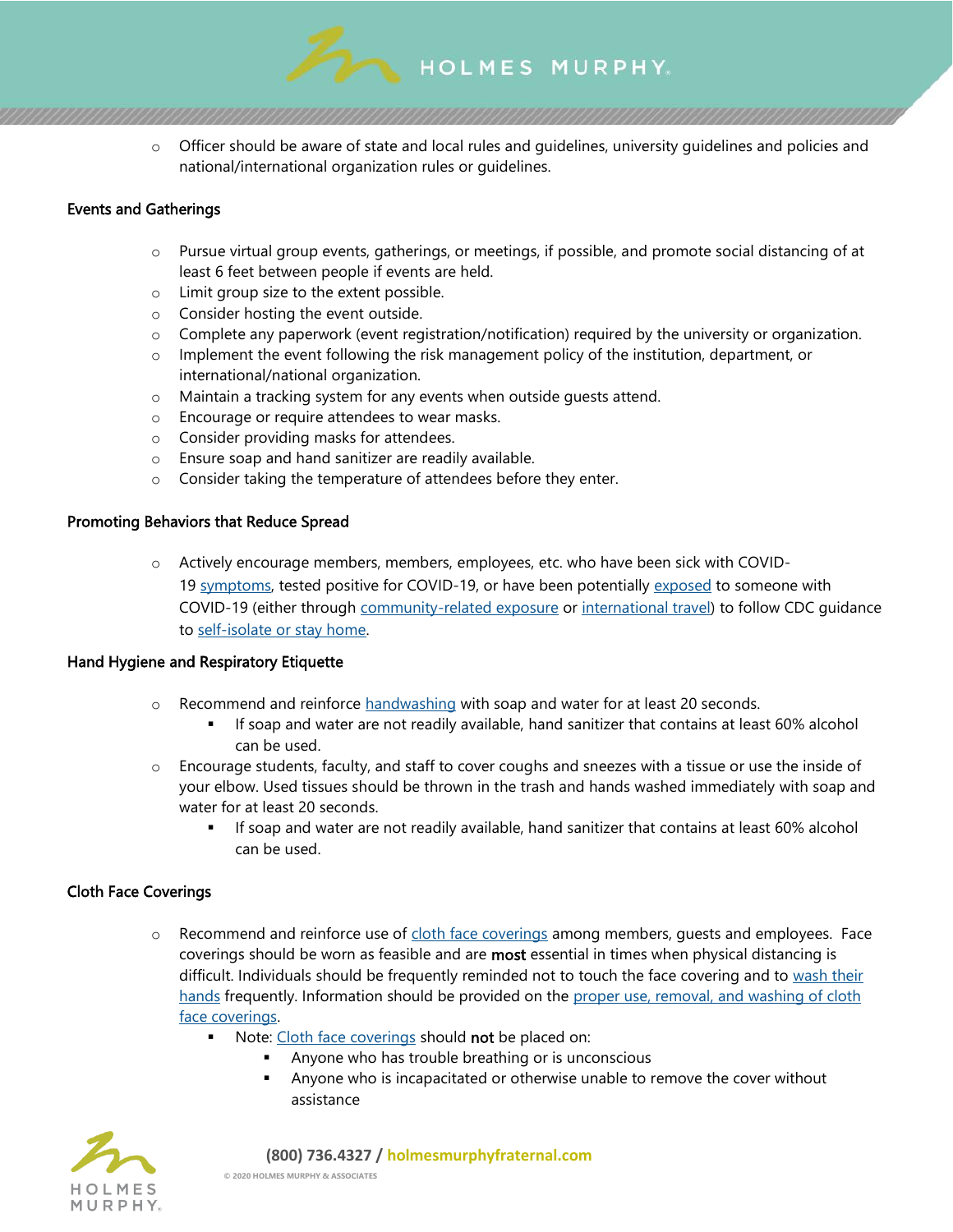

[Cloth face coverings](https://www.cdc.gov/coronavirus/2019-ncov/prevent-getting-sick/diy-cloth-face-coverings.html) are meant to protect other people in case the wearer is unknowingly infected but does not have symptoms. [Cloth face coverings](https://www.cdc.gov/coronavirus/2019-ncov/prevent-getting-sick/diy-cloth-face-coverings.html) are not surgical masks, respirators, or other medical personal protective equipment.

# Adequate Supplies

 $\circ$  Support [healthy hygiene](https://www.cdc.gov/handwashing/when-how-handwashing.html) behaviors by providing adequate supplies, including soap, hand sanitizer containing at least 60 percent alcohol, paper towels, tissues, disinfectant wipes, cloth face coverings (as feasible), and no-touch/foot pedal trash cans.

# Signs and Messages

- $\circ$  Post [signs](https://www.cdc.gov/coronavirus/2019-ncov/communication/print-resources.html?Sort=Date%3A%3Adesc) in highly visible locations (e.g., building entrances, restrooms, dining areas) that promote [everyday protective measures](https://www.cdc.gov/coronavirus/2019-ncov/prevent-getting-sick/prevention-H.pdf) and describe how to [stop the spread](https://www.cdc.gov/coronavirus/2019-ncov/downloads/stop-the-spread-of-germs-11x17-en.pdf) of germs (such as by properly [washing hands](https://www.cdc.gov/handwashing/posters.html) and [properly wearing a cloth face cover\)](https://www.cdc.gov/coronavirus/2019-ncov/images/face-covering-checklist.jpg).
- o Include messages (for example, [videos\)](https://www.cdc.gov/coronavirus/2019-ncov/communication/videos.html) about behaviors that prevent spread of COVID-19 when communicating with members.
- $\circ$  Find freely available CDC print and digital resources on CDC's [communications resources](https://www.cdc.gov/coronavirus/2019-ncov/communication/index.html) main page.

# Cleaning and Disinfection

- o Develop a schedule for increased, routine cleaning and disinfection.
- o [Clean and disinfect](https://www.cdc.gov/coronavirus/2019-ncov/community/clean-disinfect/index.html) frequently touched surfaces (e.g., door handles, sink handles, drinking fountains, grab bars, hand railings, bathroom stalls, dining hall tables) within facilities at least daily or between use as much as possible. Use of shared objects (e.g., lab equipment, computer equipment, desks) should be limited when possible, or cleaned between use.
- o Ensure [safe and correct use](https://www.cdc.gov/coronavirus/2019-ncov/community/disinfecting-building-facility.html) and storage of [cleaners and disinfectants,](https://www.epa.gov/pesticide-registration/list-n-disinfectants-use-against-sars-cov-2) including storing products securely. Use products that meet **EPA** disinfection criteria.
- o Encourage members to keep their personal items (e.g., cell phones, other electronics) and personal work and living spaces clean. Encourage members to use disinfectant wipes to wipe down shared space and other shared objects and surfaces before use.
- o Ensure there is adequate ventilation when using cleaning products to prevent members, guests or employees from inhaling toxic fumes.

### **Ventilation**

o Ensure ventilation systems operate properly and increase circulation of outdoor air as much as possible, for example by opening windows and doors. Do not open windows and doors if doing so poses a safety or health risk (e.g., risk of falling, triggering asthma symptoms).

## Water Systems

 $\circ$  To minimize the risk of [Legionnaires' disease](https://www.cdc.gov/legionella/about/index.html) and other diseases associated with water, [take steps](https://www.cdc.gov/coronavirus/2019-ncov/php/building-water-system.html) to ensure that all water systems and features (e.g., sink faucets, drinking fountains, decorative fountains) are safe to use after a prolonged facility shutdown. Drinking fountains should be cleaned and disinfected, but encourage members, guests and employees to bring their own water to minimize use and touching of water fountains.



#### **(800) 736.4327 / holmesmurphyfraternal.com**

**© 2020 HOLMES MURPHY & ASSOCIATES**